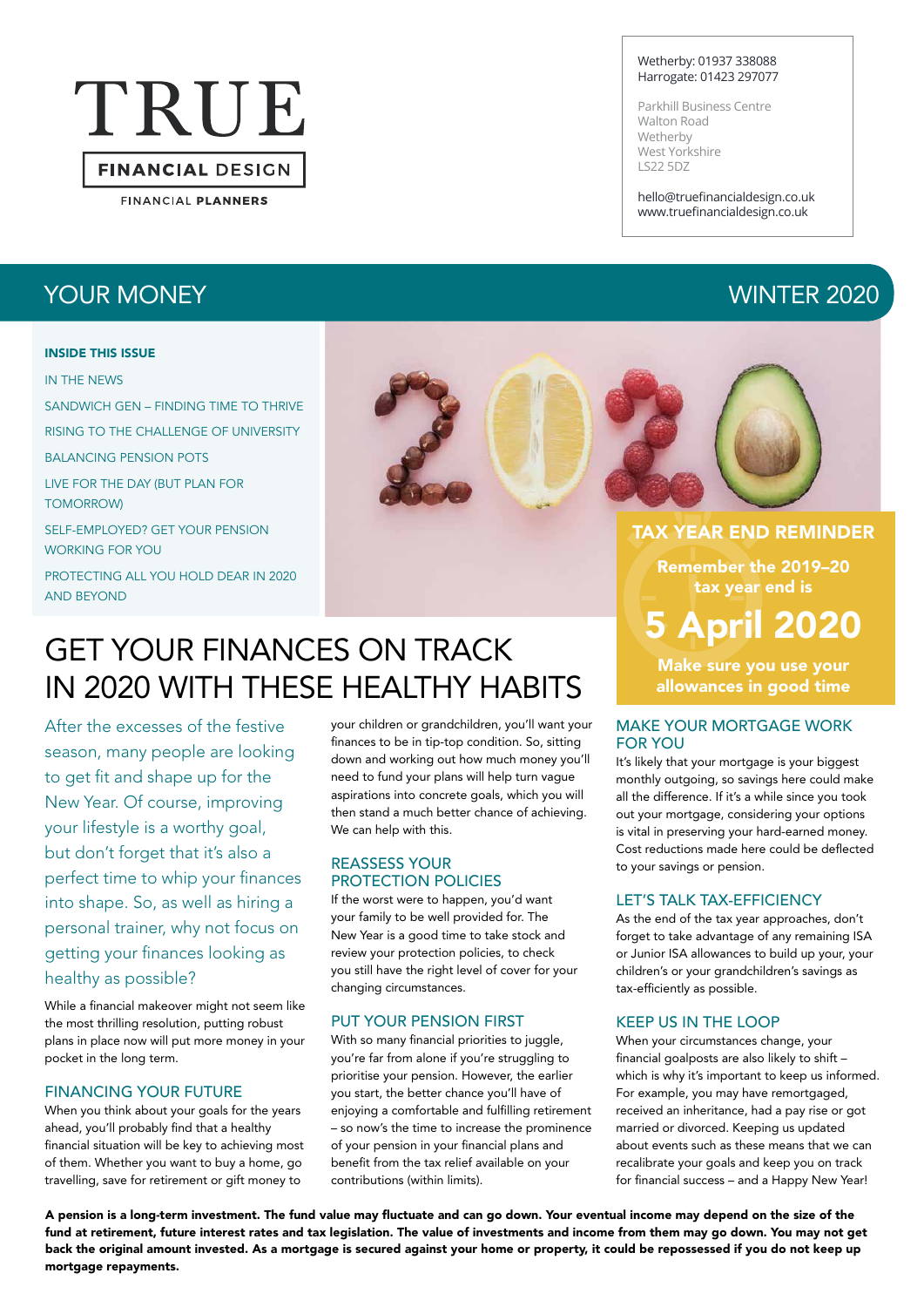# SANDWICH GEN – FINDING TIME TO THRIVE

First coined in the 1980s to describe adults 'sandwiched' between a dependent child and an adult relative requiring care, this group now represents a major part of the UK population, with almost four million people in the sandwich generation<sup>1</sup>. Undoubtedly a consequence of an ageing population and delayed parenthood, a growing

## IN THE NEWS…

#### DOING ONE SIMPLE THING COULD SAVE YOU THOUSANDS

Pension savers could lose up to £10,000 by forgetting to update their default retirement age with their pension provider2 , insurance firm Aviva has cautioned. This is due to a process called de-risking, whereby your pension provider moves your money from higher to lower risk funds as you approach retirement. As higher risk funds typically offer higher returns, you could lose thousands of pounds if the de-risking process is triggered early (e.g. becaus the default age on your pension scheme is set at 63 rather than 68). It's important to keep this updated.

#### GRANDPARENTS – WORTH THEIR WEIGHT IN GOLD!

Childcare is a major expense for many families. It comes as no surprise then, that many parents are turning to their own parents for help. Research $^3$ highlights that a massive 85% of grandparents offer some kind of support with childcare, spending an average of eight hours a week taking care of their  $\frac{3}{5}$  arandchildren. This helping hand is saving families a startling £22 billion per year – an average of £4,027 per family.

2 Aviva, 2019 3 SunLife, 2019 number of people are left sacrificing their time, wellbeing and finances in order to care for those around them.

#### CHALLENGING TIMES

A fundamental problem facing this generation is that the dual challenge of caring for younger and older relatives can leave them unbelievably time poor. It has become a way of life for this group to focus on surviving rather than thriving. Indeed, research suggests nearly half of this group devote under 35 minutes a day to themselves.

#### PLANET 'PLAN IT'

Although it may seem unnatural for the sandwiched to think about their own needs, it is vital they do so. To secure financial stability, diligent planning is essential. Make retirement provision a top priority. Seeking sound professional advice and developing an effective financial plan is arguably more important for the sandwich generation than any other group.

1 Aviva/YouGov, March 2019



A pension is a long-term investment. The fund value may fluctuate and can go down. Your eventual income may depend on the size of the fund at retirement, future interest rates and tax legislation.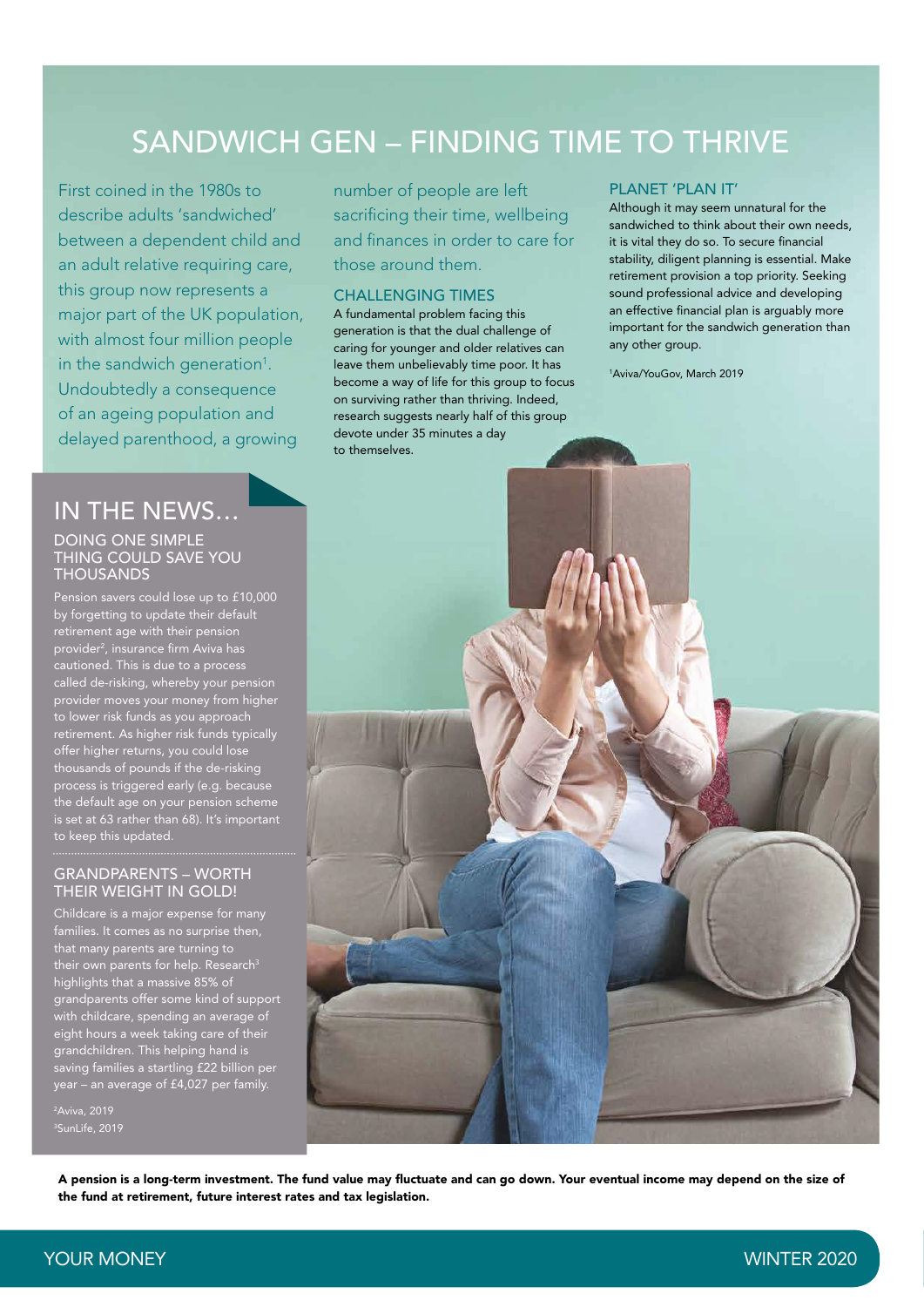#### RISING TO THE CHALLENGE OF UNIVERSITY BALANCING PENSION POTS

It's now widely accepted that university isn't the only path to rewarding and satisfying employment. Both vocational training and apprenticeships feature amongst other routes available to youngsters today. In addition, let's not forget those who choose to enter a workplace direct from school and embark upon a successful career.

Although equality of opportunity may still have some distance to go, it's heartening to see increasing numbers of able youngsters from what are classified as deprived areas of the UK, now applying for university places. Figures from the Universities and Colleges Admissions Service detail the extent of this trend. UCAS commented: *"In England, the number of young people applying from the most deprived areas has increased 6% to 38,770. In Scotland, young applicants from the most deprived areas have grown by 3%. In Wales, applicants from the*  most deprived areas remained at 1,390<sup>4</sup>".

The data details that across the spectrum in the UK, 39.5% of 18-year-olds in England made a UCAS application, a new record. In Scotland the rate was 32.7% (not including Scottish further education college undergraduate applications), in Northern Ireland the rate was 46.9%, and Wales 32.9%.

#### LENDING A HAND

With tuition fees and accommodation costs met by most students (assistance may be granted in some cases UK-wide and for eligible students from Scotland), planning ahead for university costs is vital and can be more effective if parents and wider family are involved, the more the merrier!

The sooner university saving commences the better, for example, investing in a Junior ISA (JISA) every year (2019–20 annual limit £4,368 per child) would provide a useful sum, accessible at age 18. We can advise you on JISAs and other savings and investment products to enable family members to help with the cost of university and life beyond, whilst also rising to the challenge of providing for your own needs, now and in the future.

4 UCAS, July 2019.



While the gender pay gap is now widely discussed and publicised, the gender pension gap is less prominent, but by the age of 50 women have saved an average of just £56,000 into their pension pots vs £112,000 for men<sup>5</sup>.

#### THE GAP STARTS AT BIRTH

HMRC data shows that the gender pension gap begins at infancy. According to recent statistics, parents or grandparents paid money into a pension for 13,000 girls in the 2016-17 tax year, compared with 20,000 boys<sup>6</sup>.

#### WHAT YOU CAN DO

Starting to save for your son or daughter, grandson or granddaughter as soon as possible, is a great discipline. An early start to saving can make a huge difference to the size of the pension pot down the line. If you'd like to find out how much you can pay into a pension on behalf of a child, or explore which plan might best suit their needs, we can help.





A pension is a long-term investment. The fund value may fluctuate and can go down. Your eventual income may depend on the size of the fund at retirement, future interest rates and tax legislation. The value of investments and income from them may go down. You may not get back the original amount invested.